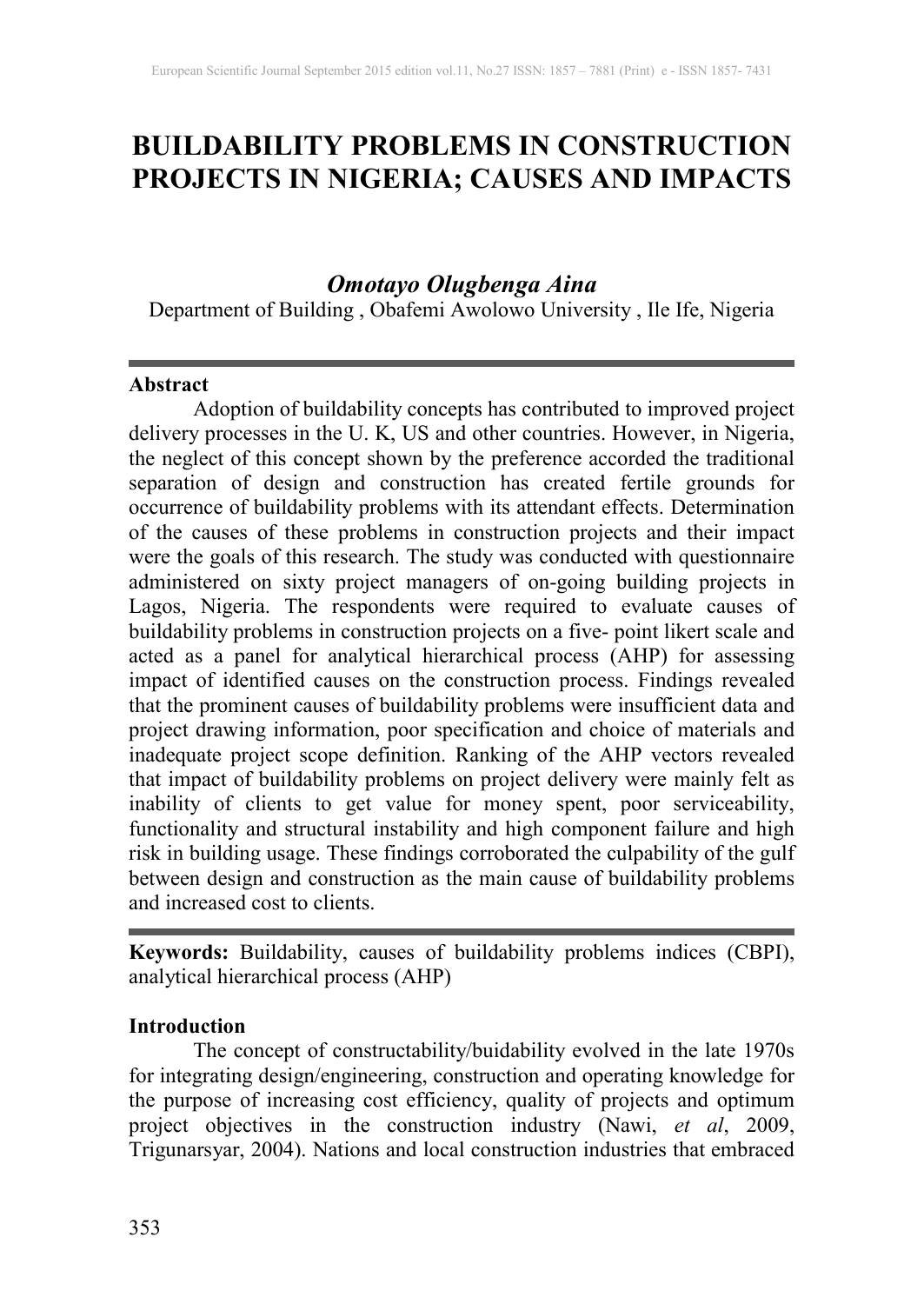these concepts have either infused them into their procurement processes or evolved novel procurement options reflecting and delivering benefits of the new knowledge. For example, in two decades of its evolution, constructability concepts have been highly developed and applied in the USA, UK and Australia (Nawi, *et al*,2009). Studies have also demonstrated that improved constructability has resulted in significant savings in both cost and time required for completing construction projects in these countries (Russel et al, 1992, Jergeas and Vender Put, 2001)

Furthermore, the construction industry in the USA in its improving process was reported to be gradually showing preference for integrated project delivery options as championed by constructability concepts. There were also surveyed indicators that the USA construction industry was responding to the benefits of integration. (Arditi, 2002)

However, in developing countries like Nigeria, often referred to as an emerging economy, the procurement process for construction products is still predominantly traditional, with the hallmark of separation of design and construction and almost absolute non-participation of the construction team in the pre-contract stages of project evolvement. More than 60% of construction projects are still delivered through the traditional procurement mode (Ojo, 2010).

The non-participation of construction experts at the design/precontract stage of projects is not only because of predominance of the traditional procurement route. But it is more because of deep seated adversarial relationships among key participants in the project delivery process. It is more a case of professionals at the pre-contract stage protecting their traditional roles and displaying unearned versatility often shown in their being both the designer and the constructors thus counting other roles/participants as irrelevant in the project chain.

The separation of design from construction in traditional procurement option is indeed a fertile ground for occurrence of buildability problems. The predominance of this procurement option in Nigeria predisposes ample grounds for the occurrence of buildability problems. This background is the impetus for this research. The focus is to determine how buildability issues impact the construction process.

## **Impact of Buildability Problems on Project Delivery**

The impact of buildability problem on clients is usually enormous, those with little project management experience are usually at a loss on how these issues should be handled and they can be says issues like this are usually vexing and time consuming to resolve. Particularly, in the face of the time pressure clients usually face by prospective occupants of new facilities, clients sometimes end up bearing these costs.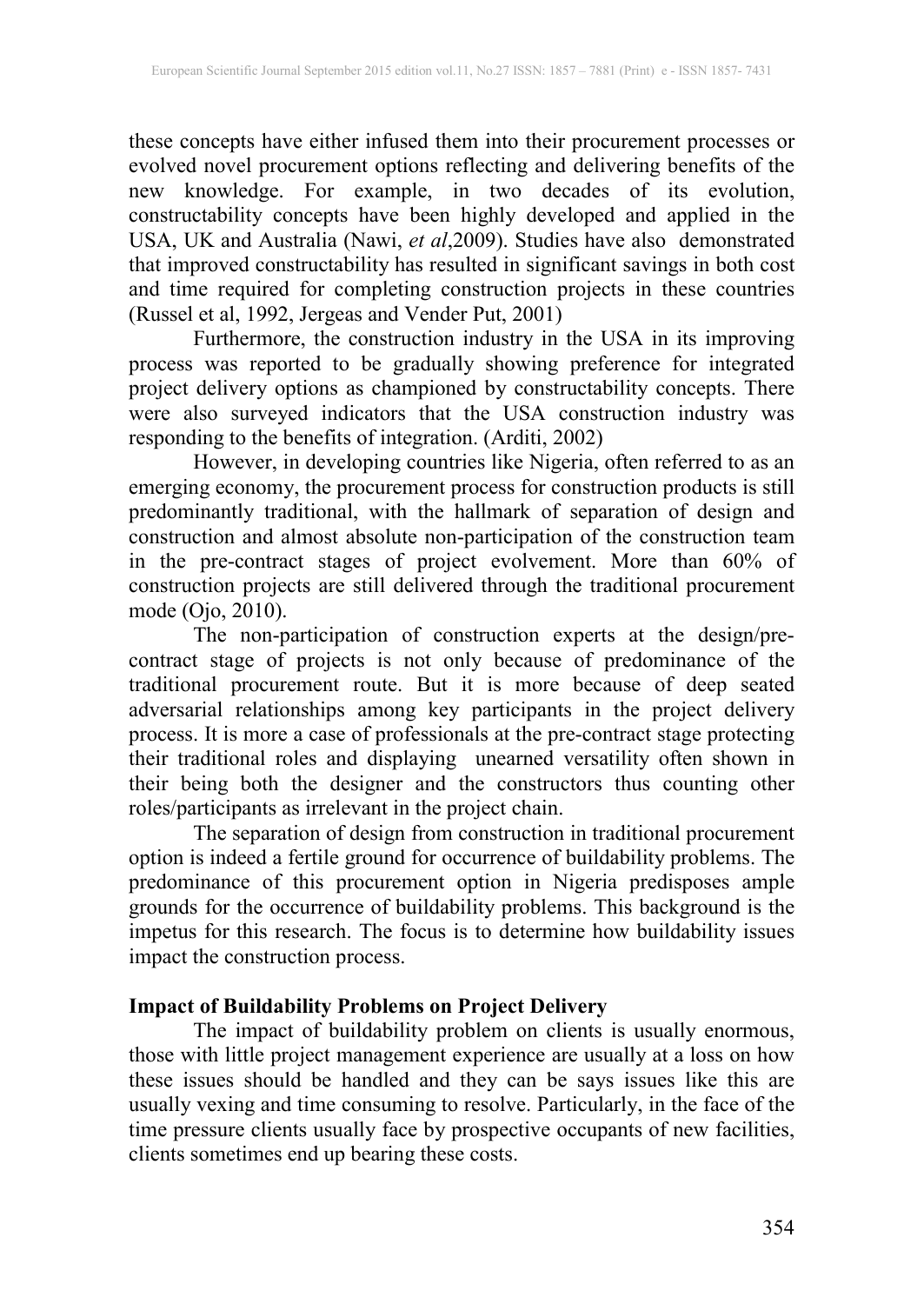Furthermore, serious buildability problems could impact a project enomously costwise and even become a social problem due to future repairs, inconveniences and other perils, including safety (Rimer, 1976). Occurrence of buildability problems in a construction project at the point of implementation is a fertile ground for occurrence of a myriad of negative issues, some of which include delay, rework, errors, time and cost overruns, litigations, building collapse and in the extreme case, outright abandonment. Li and Taylor (2011) defined two kinds of extra work that undiscovered rework (which may be induced by unbuildable design) may cause. One is work that was not in the initial project scope but has to be completed to support those parts of the project that are related to the part being reworked. The other type is the work that was in the initial project scope and was initially installed correctly but needs to be reworked because it is closely related to a separate item being reworked.

To further underscore the impact of a design/construction altercation induced by buildability issues, Li and Taylor (2011) considered an example of an engineer who designed a highway project and made an error in sizing storm sewer pipes passing under the highway. This error was not identified at the design stage. During construction the wrong size pipes were installed underneath the pavement and the pipe sizing error was not discovered until after the placement of the pavement. In order to correct the pipe sizing error, the pavement above the pipe must be demolished (work that was completed correctly but required rework due to rework in adjacent systems) and the excavation must be shored (work that was not required as part of the original project scope). The summary is that in complex projects where activities are closely related to each other, the longer it takes to find a mistake, the more additional work can be created in the process of correcting the mistake and the more the total project performance can be degraded.

## **Research Methodology**

The study was conducted with primary data obtained through a sample survey conducted with questionnaire and interviews. The questionnaire was structured according to the objectives of the study. The first section was designed to identify causes of buildability problems in the construction industry. The causes of buildability were categorized into three main headings, namely; causes at the inception stage, design stage and at construction stage. These categories have combined thirty sub categories. These causes of buildability problems were presented to sixty project managers on construction sites in Lagos, Nigeria. The project managers were asked to rank these causes of buildability problems on a Likert scale of 1-5. On this scale, 1, 2, 3, 4 and 5 represented very low, low, average, high and very high occurrence respectively. The preference of the project managers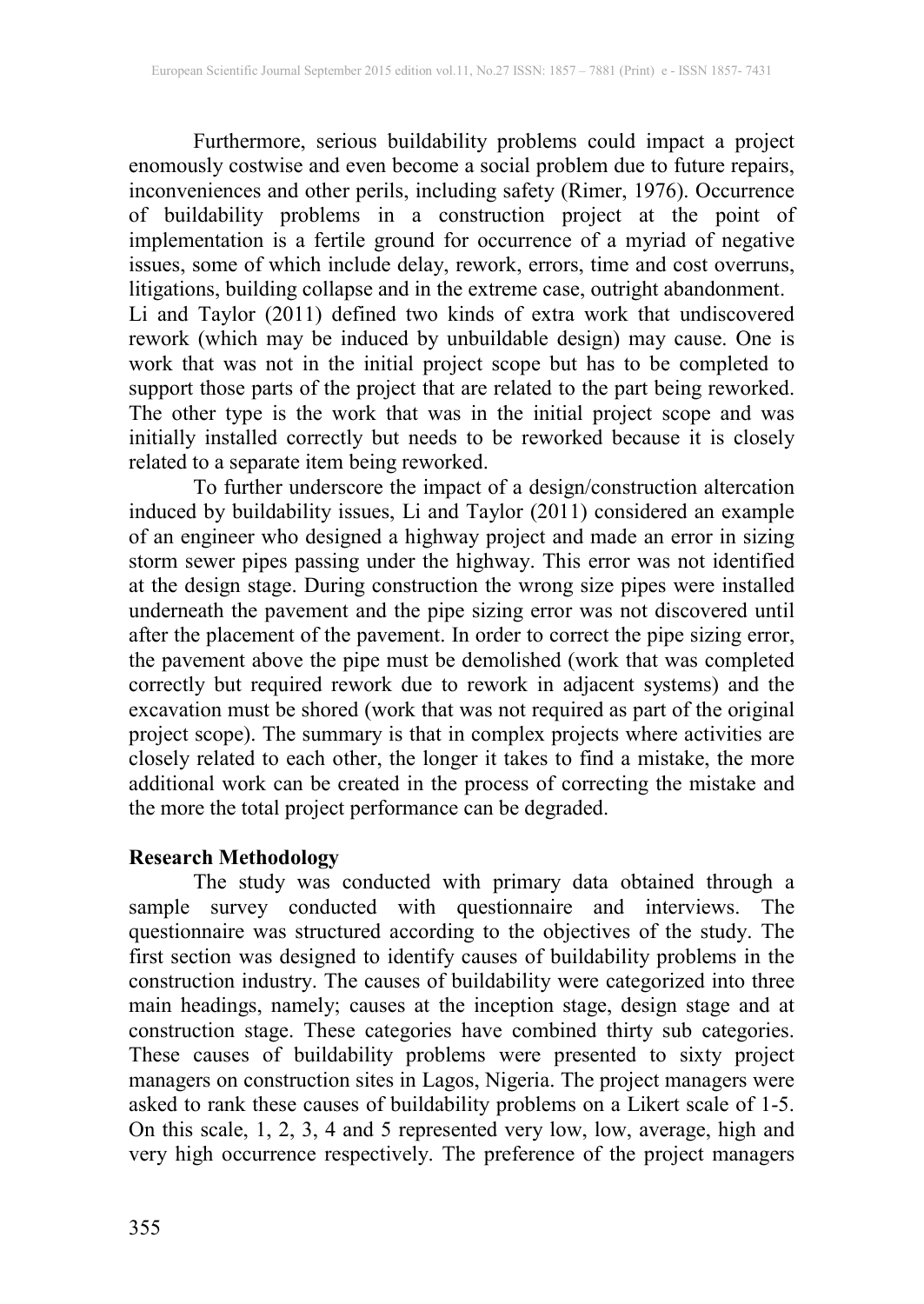were used to calculate causes of buildability problems indices (CBPI). For the CBPI, the total weight value for each criterion was obtained by summing the product of the number of responses for each rating to a criterion and the respective weight of the value is expressed as

TWV = λëí ¸ <sup>z</sup> <sup>P</sup> ........................................................................(1)

Where TWV is the total weight value, Pi is the number of respondents rating criterion I and Vi is the weight attached to criterion i. the CBPI for each criterion was derived by dividing TWV by the total number of respondents.

CBPI = zñ <sup>z</sup> <sup>ü</sup> <sup>−</sup> …………………………………………............ (2)

The second objective of this study was to determine the impact that buildability problems had on the construction process. The analytical hierarchical process (AHP) was adopted to analyze these impact because of its strength in eliciting accurate qualitative data.

The AHP approach involves decomposing a complex problem into a multi-level heirachical structure of characteristics and criteria, these criteria are simply such as those used in a Likert ranking types of variables. The process of data collection for the AHP involves pair-wise judgments/evaluation of the criteria by the judging panel (Project managers in this case). Some of the advantages of the AHP includes:

• AHP can accommodate subjective and objective data very well (Islam, 2005). AHP compares two decision elements (Islam, 2005). AHP compares two decision elements (criteria/alternative) at a time. In this way the decision maker becomes more focused and consequently the accuracy and reliability of the results are improved. As Chan and Lynn (1991) wrote: The use of the AHP for multi-criteria rating is superior to other multiple attribute scoring models or to ad hoc weighing because it has the advantage of forcing the decision marker to focus exclusively on two objects at a time and the way they relate to each other, which is a simpler and more manageable process than comparing five, twelve objects simultaneously.

#### **The AHP measuring scale**

AHP uses pair-wise comparison of alternatives or variables (Saaty, 1990). This requires the decision marker to express their opinion about the value of a single pair-wise comparison at a time using what Saaty (2001) called a fundamental scale (Table 1). The fundamental scale is a one-to-one mapping between the set of discrete linguistic choices available to the decision maker and a discrete set of numbers which quantify the linguistic choices (Oladapo 2011).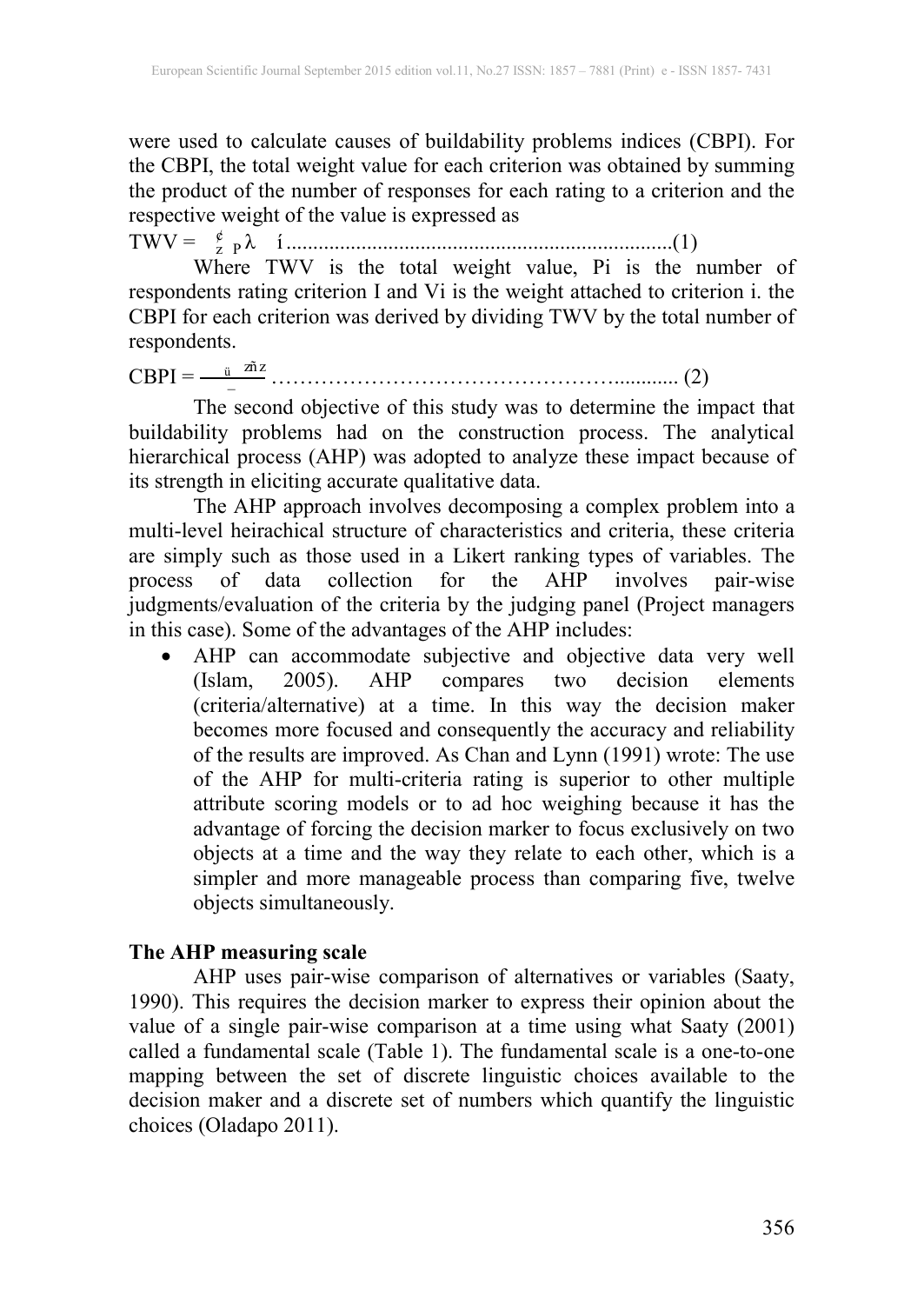In comparing criterion A to criterion B, a decision maker may determine from the scale in table 1 that A is of "very strong" importance than B and accordingly assign a relative importance value of 8 to A. This measures that the value of the relative importance of B to A is  $\frac{1}{8}$ . The quantified judgments on pairs of criteria c in cj (pair wise comparisons) are presented by an n x n matrix.

A = (*ay*),*i*, *j* 1, 2, 3 ….h ------------------------------------ (3)

The entries *ay* are defined by the following entry rules.

Rule 1, if  $ay = a$ , then  $a\mu = \frac{1}{a}$ ,  $a \neq 0$ 

Rule 2, If Ci is judged to be of equal relative importance to  $C_j$ , then  $ay =$  $a\mu = 1$ ,  $a\gamma = 1$  for all *i* 

Thus the matrix A has the form:

 $A =$  $\overline{\phantom{a}}$  $\overline{\phantom{a}}$  $\overline{\phantom{a}}$  $\overline{\phantom{a}}$  $\overline{\phantom{a}}$  $\overline{\phantom{a}}$  $\overline{\phantom{a}}$  $\bigg)$  $\left( \right)$ I I | I I I I  $\setminus$ ſ  $\frac{1}{a}$  ......... 1 1  $\frac{1}{a_{12}}$ 1.......(  $a_{2n}$ )......  $1a_{12} \dots \dots \dots \dots (a_{in}).$ 2  $12$  2 .......  $u_2$ 12 .......... ..  $\binom{3}{n}$  *in*  $\binom{3}{2n}$ *n in*  $a_{\scriptscriptstyle in}$   $\frac{1}{a}$ *a a*  $a_{12}$  *(a* ……………………….. (4)

Where  $ay$  is the relative importance of criterion  $i$  to criterion  $j$ , having recorded the quantified judgments of comparisons on pairs (*Ci*,*Cj*) as numerical entries *ay* in the matrix A.

| Intensity of | Definition              | Explanation                                 |
|--------------|-------------------------|---------------------------------------------|
| importance   |                         |                                             |
|              | Equal importance        | Two activities contribute equally           |
|              | Weak                    | Between equal and moderate                  |
| 3            | Moderate importance     | One activity slightly farvoured above other |
|              | Moderate plus           | Between moderate and strong                 |
| 5            | Strong importance       | Strongly favour one activity above other    |
| 6            | Strong plus             | Between strong and very strong              |
|              | Very strong or          | Very strongly favoured one activity above   |
|              | demonstrated importance | other/dominance is demonstrated             |
| 8            | Very, very strong       | Between very strong and extreme             |
| 9            | Extreme importance      | Highest affirmation favouring one activity  |
|              |                         | above the other                             |

| Table 1: AHP Fundamental Scale |  |  |
|--------------------------------|--|--|
|--------------------------------|--|--|

Source Saaty (2001)

To find the weight of each criterion included in the ranking analysis, the eigenvector corresponding to the maximum eigenvalue is determined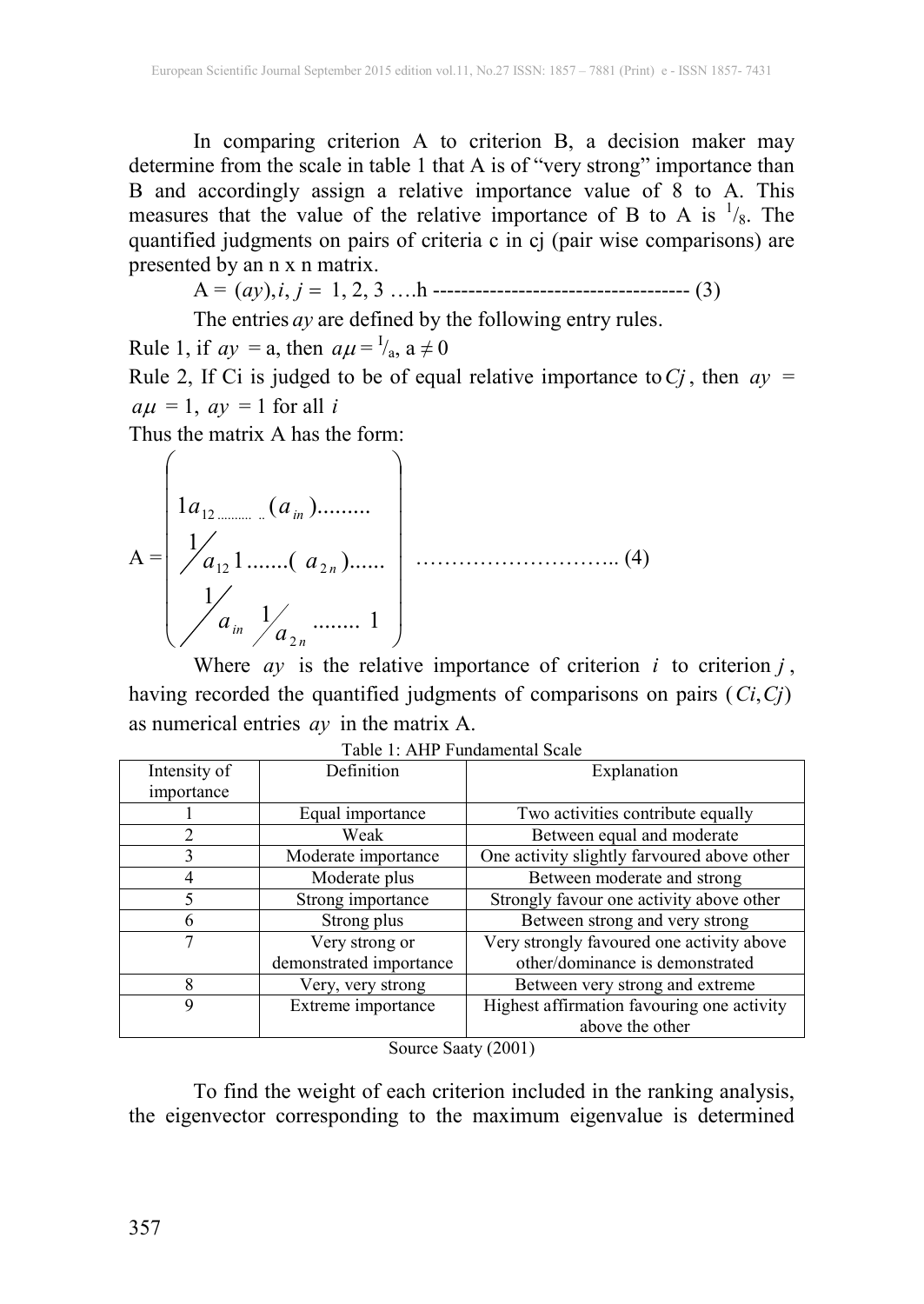from matrix analyses. The principal eigenvector is computed and normalized to give the vector of weight.

## **Data Analysis and Discussion of Findings Causes of buidability problem**

Thirty causes of buildability problems under three main categories were presented to project managers in this survey for assessment. The overall result is presented in Table 2. Among the causes of buildability problems, insufficient data and drawing information was ranked as the most important causes of buildability problems on the construction sites surveyed. The study established that its causes of buildability problems indices (CPBI) was 3.30, poor specification and choice of materials ranked next in importance to this with CPBI of 3.26. Other prominent causes of buildability problems were inadequate project scope definition and briefing, inaccurate drawing scale, design and detailing, lack of builders' /contractors' input in design and budget based on incomplete data and fragmented decision making. These all have CPBI of 3.20, 3.10, 3.10 and 3.10 respectively. The average CBPI for the three categories of buildability problems were 2.67, 2.68 and 2.32 for the inception stage, design stage and construction stage respectively. This result established that design and inception stages were the major sources of buildability problems and were thus ranked higher than the construction stage.

Furthermore, the prominent type of buildability problems in each category was considered. Under the inception stage category, inadequate project briefing and scoping ranked highest, (CPBI = 3.1) and poor estimating, functionality, viability and defect analysis (CPBI = 2.9). Other important sources of waste in this category in the order of importance of CPBI were unavailability of functionality and maintainability statistics and data, economic constraints, lack of pre-design meeting, lack of construction experience by the clients and resistance of clients to buildability programmes. In the design stage category, insufficient data and drawing information was ranked the most important type of buildability problem; next in importance to this was poor specification and choice of materials and inaccurate drawing scale, design and detailing respectively.

Finally, in the construction stage category, the order of importance was poor construction methodology, communication breakdown, incompetent and lack of skilled and technical personnel and poor workmanship and control system respectively.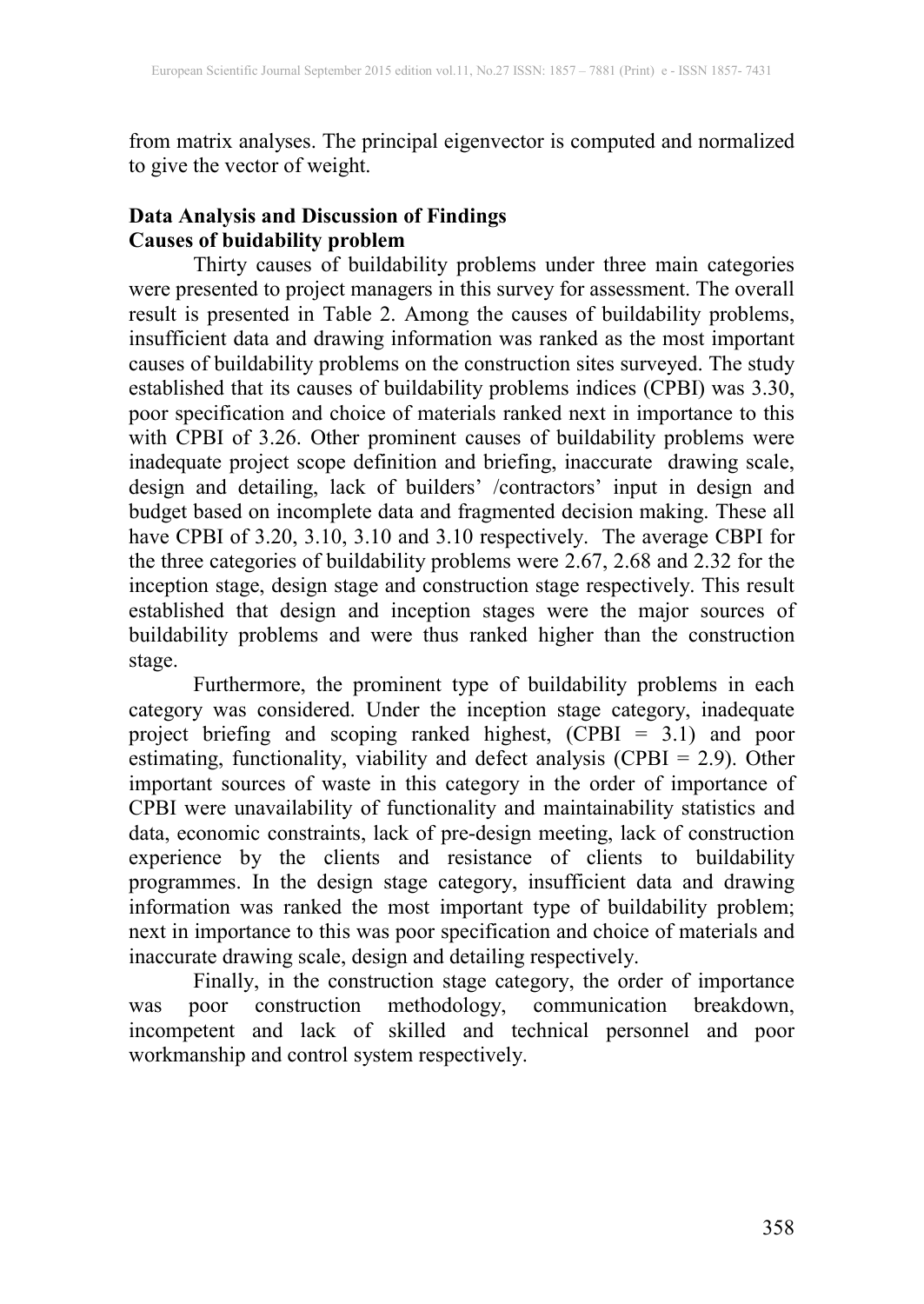| Category              | rable 2. Causes of buildability problems<br><b>Causes of buildability problems</b> | <b>TWV</b>       | <b>CBPI</b>      | Overall         | <b>Rank</b> in  |
|-----------------------|------------------------------------------------------------------------------------|------------------|------------------|-----------------|-----------------|
|                       |                                                                                    |                  |                  | rank            | class           |
| Inception             | Inadequate project briefing and poor<br>scoping                                    | 134              | 3.2              | 3               | 1               |
|                       | Budget based on incomplete data and<br>fragmented decision making                  | 130              | 3.1              | 6               | $\overline{2}$  |
| $Mean CPBI =$<br>2.67 | Poor estimating, functionality, viability<br>and defect analysis                   | 122              | 2.9              | 11              | 3               |
|                       | Lack of pre-design meeting                                                         | 112              | 2.7              | 15              | 6               |
|                       | Unavailability of functionality and<br>maintainability statistics and data         | 118              | 2.8              | 13              | $\overline{4}$  |
|                       | Economic constraints                                                               | $\overline{113}$ | 2.7              | 14              | 5               |
|                       | Lack of construction experience by the<br>clients                                  | 100              | 2.4              | 20              | $\overline{7}$  |
|                       | Resistance of client to buildability<br>program                                    | 96               | 2.3              | 21              | 8               |
|                       | Lack of financial incentive for design                                             | 80               | 1.9              | 29              |                 |
| Design stage          | Insufficient data and drawing<br>information                                       | 137              | 3.3              | $\mathbf{1}$    | $\mathbf{1}$    |
|                       | Poor specification and choice of materials                                         | 135              | 3.2              | 2               | $\overline{c}$  |
|                       | Inaccurate drawing scale, design and<br>detailing                                  | 132              | 3.1              | $\overline{4}$  | 3               |
| Mean CPBI=            | Lack of builder's input into design                                                | 130              | $\overline{3.1}$ | 5               | 3               |
| 2.68                  | Fragmented design process                                                          | 126              | 3.0              | $\overline{9}$  | 5               |
|                       | Lack of design quality management                                                  | 125              | 3.0              | 10              | 6               |
|                       | Under design and over design                                                       | 119              | 2.8              | 12              | $\overline{7}$  |
|                       | Omission and discrepancies in the<br>drawing                                       | 104              | 2.4              | $\overline{18}$ | $\overline{8}$  |
|                       | Lack of design rationalization                                                     | 99               | 2.4              | $\overline{19}$ | 9               |
|                       | Poor tolerance accommodation                                                       | 85               | 2.0              | 26              | $\overline{10}$ |
|                       | Choice of poor construction methods                                                | 83               | $2.0$            | 27              | 11              |
|                       | Misinterpretation of clients needs and<br>requirements                             | 78               | 1.9              | 28              |                 |
| Construction          | Poor construction methodology                                                      | 126              | $\overline{3.0}$ | $\overline{7}$  | $\mathbf{1}$    |
| stage                 | Communication breakdown                                                            | $\overline{124}$ | $\overline{3.0}$ | $\overline{8}$  | $\overline{c}$  |
|                       | Incompetent and lack of skilled and<br>technical personnel                         | 110              | 2.6              | 16              | 3               |
| Mean CPBI=            | Poor workmanship and control system                                                | 100              | $\overline{2.4}$ | 17              | 4               |
| 2.32                  | Poor information and control system                                                | 91               | 2.2              | 22              | $\overline{5}$  |
|                       | Omission and divergence                                                            | 87               | 2.1              | 23              | $\overline{7}$  |
|                       | Lack of adequate qualification of<br>contractor                                    | 85               | 2.0              | 24              | 8               |
|                       | Adversarial working<br>relationship/environmental                                  | 83               | 2.0              | 25              | 9               |
|                       | Poor monitoring of work progress                                                   | 74               | 1.8              | 30              | 10              |

|  |  |  | Table 2. Causes of buildability problems |  |  |
|--|--|--|------------------------------------------|--|--|
|--|--|--|------------------------------------------|--|--|

#### **Impact of buildability problem on construction projects**

In order to study the types of impact buildability problems have on construction projects in the study area; three categories of factors were considered; client requirement factors, building life cycle and maintenance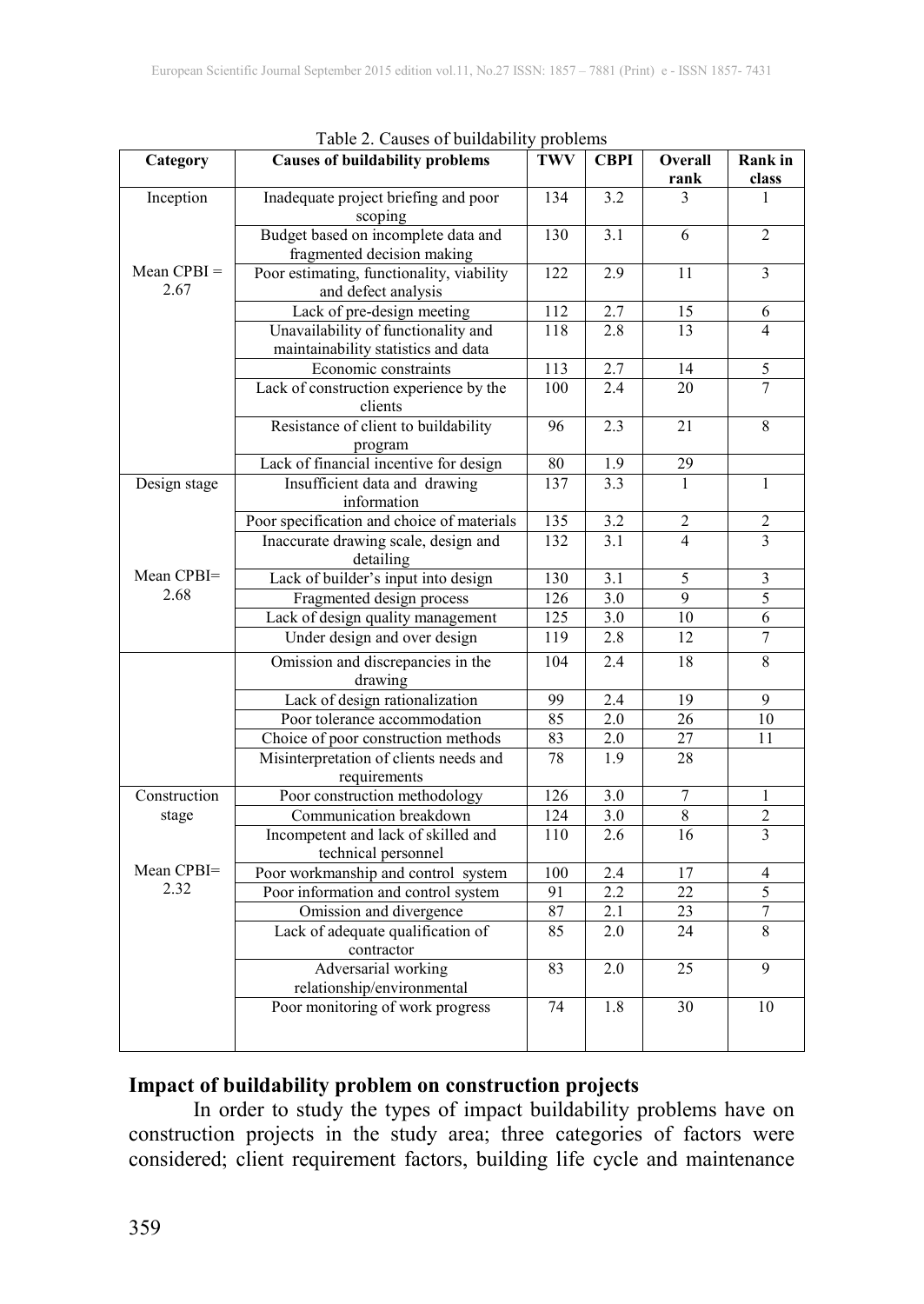factors and sustainability factors. These categories were populated with sixteen sub-factors on which the AHP was conducted to determine their relative weights in the global pool of these factors (See Table 3). Table 3: Impact of buildability problems on construction process.

| <b>Main Category</b>                            | <b>Buidability problems impact factors</b>                                                      |
|-------------------------------------------------|-------------------------------------------------------------------------------------------------|
| Client requirement                              | Inability to give client value for money.                                                       |
|                                                 | Difficulty in constructing the design and working drawing<br>to details.                        |
|                                                 | Inconsistency in construction.                                                                  |
|                                                 | Lack of efficiency, idleness and wastage of construction<br>resources.                          |
|                                                 | Quality control and management laxity.                                                          |
| Buildability<br>lifecycle<br>and<br>maintenance | Poor serviceability, functionality and structural instability as<br>a result of reconstruction. |
|                                                 | Excessive cost and probable abandoning of project.                                              |
|                                                 | Delay due to uncertainty in design and interpretation.                                          |
|                                                 | Excessive variation and disorganization.                                                        |
|                                                 | Impossible cost control and management failure.                                                 |
| Sustainability                                  | Possible building collapse, component failure and high risk<br>in usage.                        |
|                                                 | Dimensional inaccuracies and high defect rate.                                                  |
|                                                 | Unpredictable life cycle and deterioration pattern of<br>component and subsystem.               |
|                                                 | Unsustainable building components                                                               |
|                                                 | Constant trouble shooting                                                                       |
|                                                 | Poor building construction form.                                                                |

To conduct the AHP for client requirement factors for example, the five factors here were presented to the panel of judges (project managers) to conduct a pair-wise comparison of all the factors against one another based on the scale of evaluation in Table 1. The judgment of the project managers were used to generate a 5 x 5 matrix according to equation (2). Further matrix analysis including transposition and normalization were conducted to reduce the matrix to vectors which are the relative ranking of criteria. The process is shown below;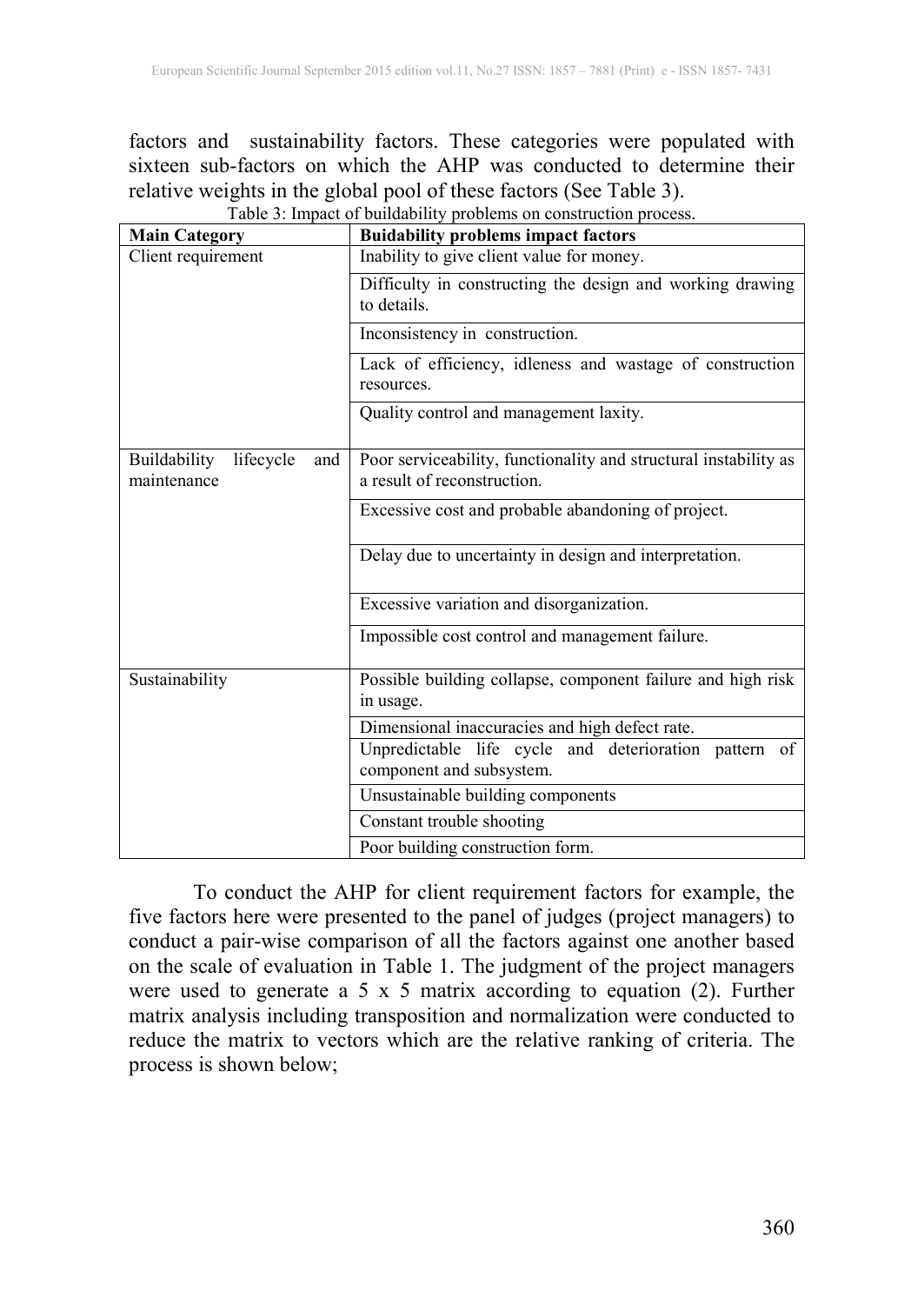| Factors           | Inability | Difficulties in | Inconsistency | Lack of      | Quality     |
|-------------------|-----------|-----------------|---------------|--------------|-------------|
|                   | to give   | constructing    | 1n            | efficiency,  | control and |
|                   | clients   | the design from | construction  | idleness and | management  |
|                   | value for | the working     |               | wastage of   |             |
|                   | their     | drawing         |               | construction |             |
|                   | money     |                 |               | resources    |             |
| Inability to give |           | 2.19            | 2.15          | 1.17         | 2.02        |
| clients value for |           |                 |               |              |             |
| their money       |           |                 |               |              |             |
| Difficulties in   | 0.46      | 1               | 2.18          | 3.00         | 1.47        |
| constructing the  |           |                 |               |              |             |
| design from the   |           |                 |               |              |             |
| working           |           |                 |               |              |             |
| drawing           |           |                 |               |              |             |
| Inconsistency in  | 0.47      | 0.51            | 1             | 2.22         | 2.19        |
| construction      |           |                 |               |              |             |
| Lack of           | 0.49      | 0.46            | 0.33          | 1            | 2.34        |
| efficiency,       |           |                 |               |              |             |
| idleness and      |           |                 |               |              |             |
| wastage of        |           |                 |               |              |             |
| construction      |           |                 |               |              |             |
| resources         |           |                 |               |              |             |
| Quality control   | 0.68      | 0.45            | 0.46          | 0.43         |             |
| and management    |           |                 |               |              |             |
| laxity            |           |                 |               |              |             |

Table 4: Pair-wise comparison/ judgement matrix on client requirement factors ( buildability problems impact factors).

#### Table 5:Inconsistency matrix on client requirement factors.

| Factors                                                                           | Inability<br>to give<br>clients<br>value for<br>their<br>money | Difficulties in<br>constructing<br>the design from<br>the working<br>drawing | Inconsistency<br>in<br>construction | Lack of<br>efficiency,<br>idleness and<br>wastage of<br>construction<br>resources | Quality<br>control and<br>management |
|-----------------------------------------------------------------------------------|----------------------------------------------------------------|------------------------------------------------------------------------------|-------------------------------------|-----------------------------------------------------------------------------------|--------------------------------------|
| Inability to give<br>clients value for<br>their money                             | 0.48                                                           | 0.48                                                                         | 0.42                                | 0.29                                                                              | 0.29                                 |
| Difficulties in<br>constructing the<br>design from the<br>working<br>drawing      | 0.22                                                           | 0.22                                                                         | 0.43                                | 0.45                                                                              | 0.21                                 |
| Inconsistency in<br>construction                                                  | 0.22                                                           | 0.11                                                                         | 0.19                                | 0.33                                                                              | 0.31                                 |
| Lack of<br>efficiency,<br>idleness and<br>wastage of<br>construction<br>resources | 0.23                                                           | 0.09                                                                         | 0.06                                | 0.15                                                                              | 0.33                                 |
| Quality control<br>and management<br>laxity                                       | 0.32                                                           | 0.09                                                                         | 0.09                                | 0.06                                                                              | 0.14                                 |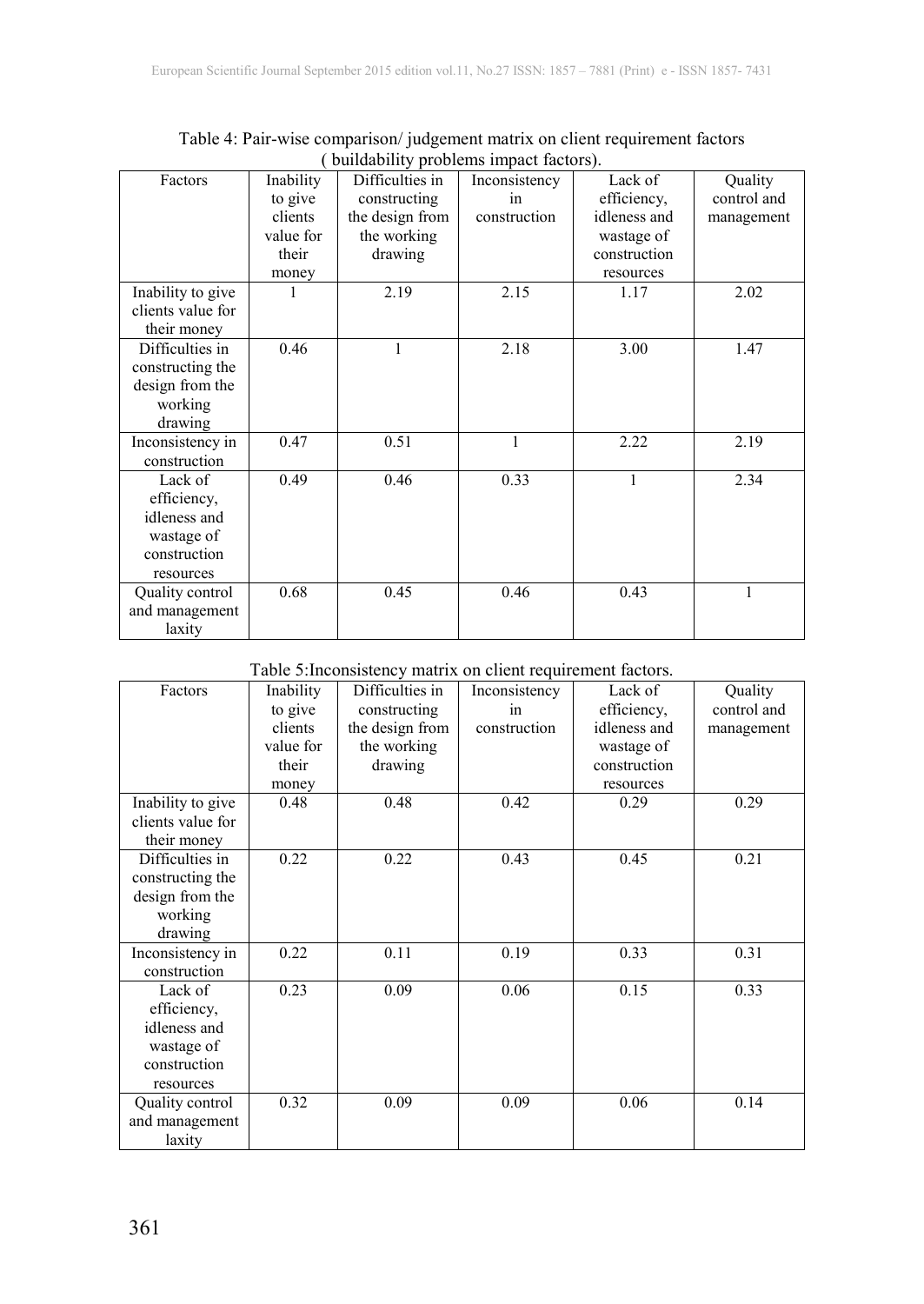| Factors                                   | Priority vectors (normalized | Rank |
|-------------------------------------------|------------------------------|------|
|                                           | Eigen vectors)               |      |
| Inability to give clients value for their | 0.392                        |      |
| money                                     |                              |      |
| Difficulties in constructing the design   | 0.306                        |      |
| and working drawing                       |                              |      |
| Inconsistency in construction             | 0.232                        |      |
| Lack of efficiency, idleness and wastage  | 0.172                        |      |
| of construction resources                 |                              |      |
| Quality control and management            | 0.140                        |      |

Table 6 :Priority vectors (normalized Eigen vector) on client requirement factors.

The maximum principal Eigen vector  $= 5.55$ 

Consistency index  $(CI) = 0.138$ 

Consistency ratio  $(CR) = 12\%$ , this is more than 10% required, but it is border line acceptable (Kniaz, 2013) thus establishing that the judgment of the respondents was consistent and acceptable.

Usually, after constructing the pair-wise judgment matrices, the consistency ratio (CR) is calculated for each matrix to ascertain the consistency of the judgment. The CR is calculated using the following equations:

CI = (N-n)/(n-1) ……………………………............................................ (3),

N is the maximum principal Eigen vector n is the size of matrix.

CR = CI/RI, ……………………………………...................................... (4).

RI = Random consistency index as determined in table of random consistency index (Table 8), as developed by Saaty (2003).

| Table 7: Random consistency index |  |
|-----------------------------------|--|
|-----------------------------------|--|

| &Size<br>Matrix |     | ∼   |                              |           |   |                |                       |   |          | 1 U               |      |
|-----------------|-----|-----|------------------------------|-----------|---|----------------|-----------------------|---|----------|-------------------|------|
| w               | v.v | v.v | $\sim$ $\sim$<br>۱۴<br>v. vo | O<br>v. . | . | ′⊿<br>$\cdots$ | $\sim$ $\sim$<br>1.JZ | . | ு<br>. . | $\sim$<br>49<br>. | 1.01 |

When the AHP process was repeated for all categories of factors, the table containing their normalized Eigen vectors is shown below Table 8: Priority vector (Normalized Eigenvector) for all factors

| Main category      | Factor                             | Priority | Rank           | Rank in        |
|--------------------|------------------------------------|----------|----------------|----------------|
|                    |                                    | vector   | in class       | global         |
|                    |                                    |          |                | class          |
| Client requirement | Inability to give client value for | 0.392    |                |                |
|                    | money                              |          |                |                |
|                    | Difficulty in constructing the     | 0.306    | $\overline{2}$ | 4              |
|                    | design and working drawing to      |          |                |                |
|                    | details                            |          |                |                |
|                    | Inconsistency in construction      | 0.232    | 3              | 6              |
|                    | In-efficiency, idleness and        | 0.172    | 4              | 9              |
|                    | wastage of construction resources  |          |                |                |
|                    | Quality control and management     | 0.140    | 5              | 11             |
|                    | laxitv                             |          |                |                |
| Buidability        | Poor serviceability, functionality | 0.36     |                | $\overline{2}$ |
| lifecycle and      | and structural instability as a    |          |                |                |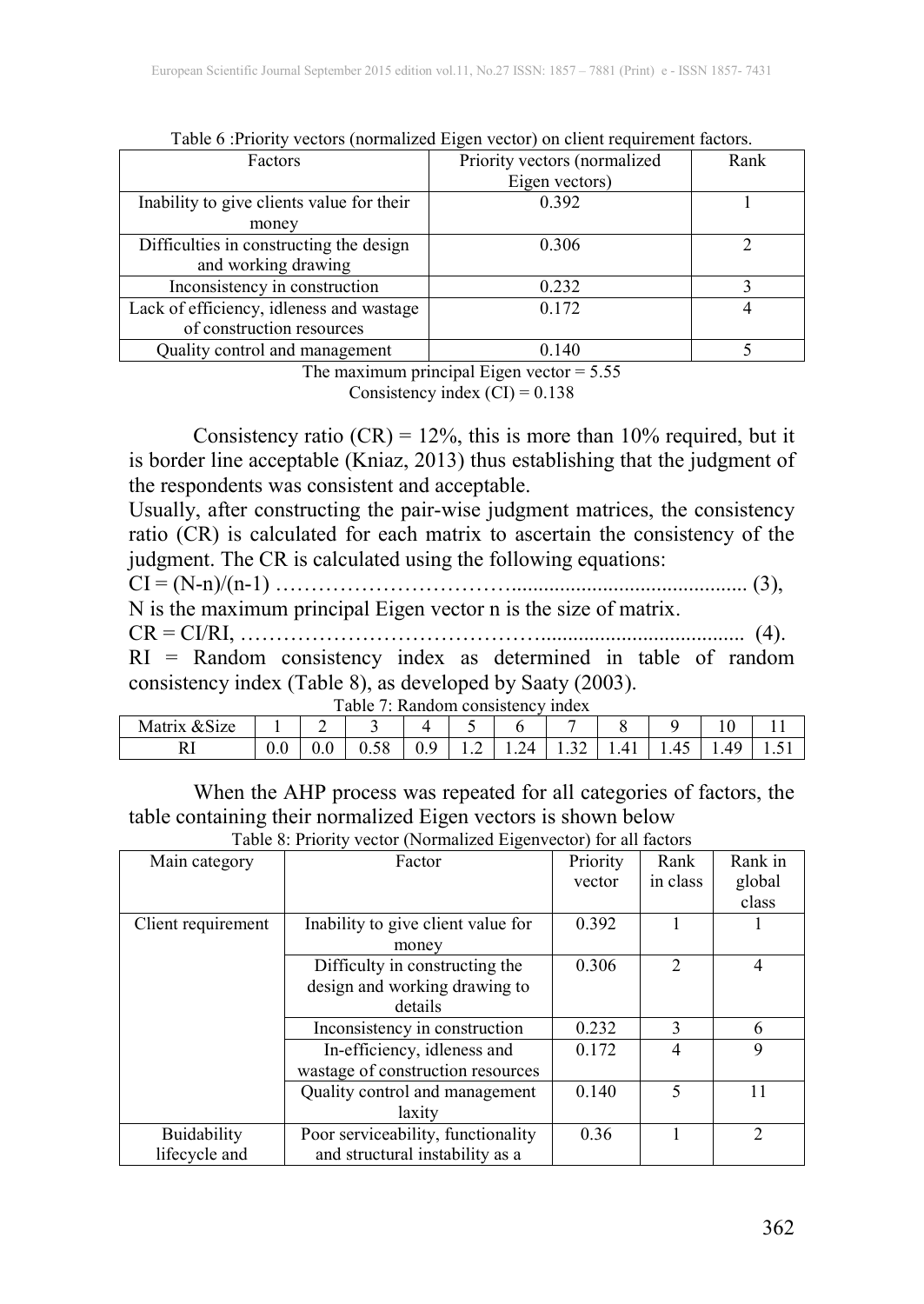| maintenance    | result of reconstruction           |      |                |    |
|----------------|------------------------------------|------|----------------|----|
|                | Excessive cost and probable        | 0.28 | $\overline{2}$ | 5  |
|                | abandonment of project             |      |                |    |
|                | Delay due to uncertainty in design | 0.17 | 3              | 10 |
|                | and interpretation                 |      |                |    |
|                | Excessive variation and            | 0.11 | $\overline{4}$ | 12 |
|                | disorganization                    |      |                |    |
|                | Impossible cost control and        | 0.08 | 5              | 14 |
|                | management failure                 |      |                |    |
| Sustainability | Possible building collapse,        | 0.32 |                | 3  |
|                | component failure and high risk in |      |                |    |
|                | usage                              |      |                |    |
|                | Dimensional inaccuracies and       | 0.19 | $\mathfrak{D}$ | 7  |
|                | high defect rate                   |      |                |    |
|                | Unpredictable life cycle and       | 0.18 | 3              | 8  |
|                | deterioration pattern of           |      |                |    |
|                | component and subsystem            |      |                |    |
|                | Unsustainable building             | 0.14 | $\overline{4}$ | 11 |
|                | components                         |      |                |    |
|                | Constant trouble shooting          | 0.09 | 5              | 13 |
|                | Poor building construction form    | 0.07 | 6              | 15 |

## **Impact of buildability factors on construction process**

The sixteen factors used to determine the impact of buildability problems on construction process under three major headings were assessed using the AHP; the eigenvectors were their eventual relative ratings. The values of these eigenvectors and their rankings are contained in Table 8. This table contains the overall ranking and ratings within the three categories of factors. Inability to give clients value for their money ranked the highest with priority vector (PV) of 0.392. Poor serviceability, functionality and structural instability as a result of reconstruction ranked next in importance to this with PV of 0.360.

Other prominent factors that determined the impact of buildability problems on construction process were possible collapse, component failure and high risk in building usage, difficulties in constructing the design and working drawing, excessive costs and probable abandoning of project and inconsistency in construction. They have priority vectors of 0.320, 0.306, 0.280 and 0.232 respectively. In addition, the prominent factors that determined the effect of buildability problem on construction process in each category were also established. In the client requirement category, inability to give clients the value for their money ranked highest. Next in importance was difficulties in constructing the design from the working drawing and inconsistency in construction. They have PV of 0.392, 0.306 and 0.232 respectively. Also in the building life cycle and maintenance category, the ranking of the factors that determined the effect of buildability problems in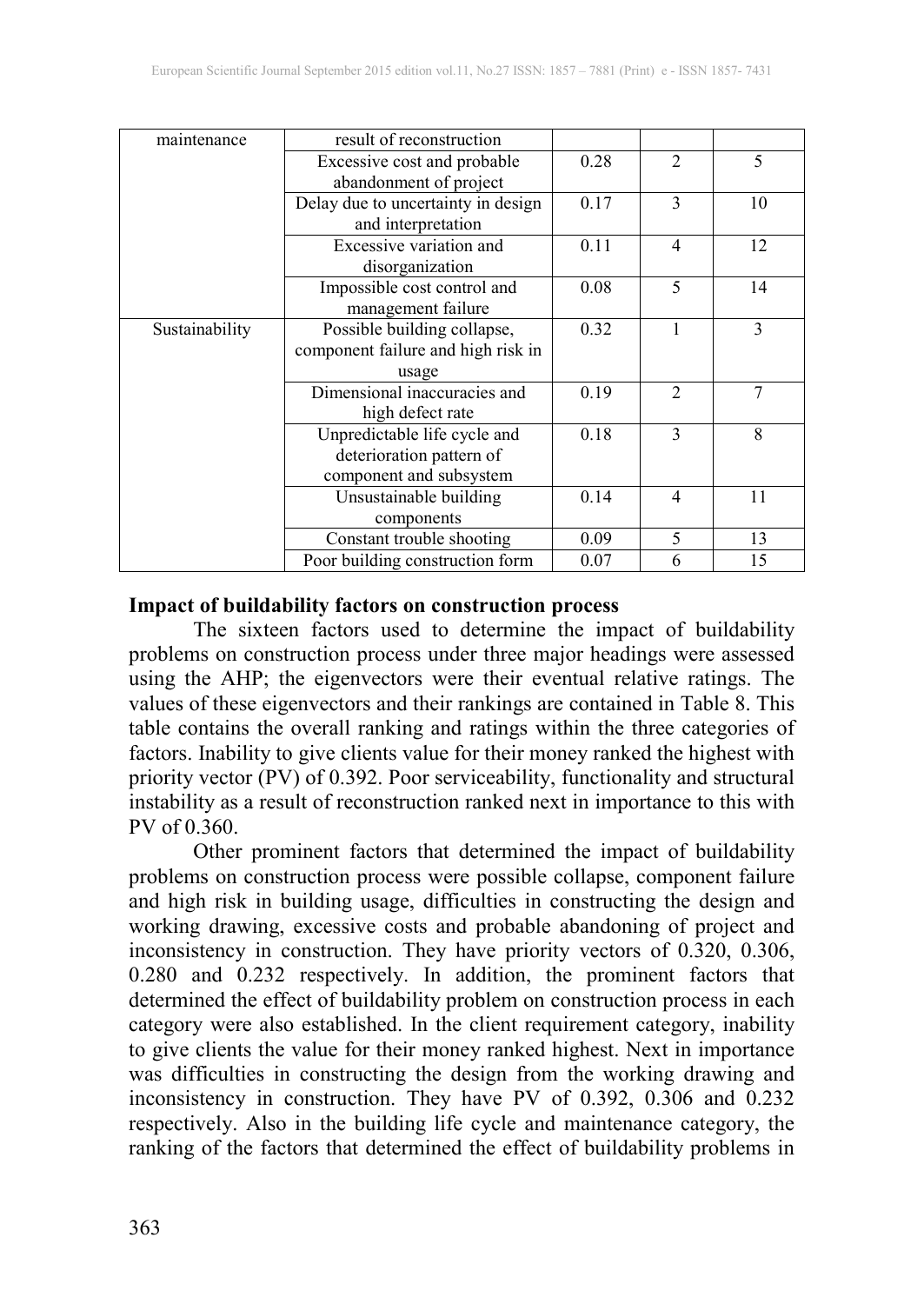order of importance was poor serviceability, functionality and structural instability as a result of reconstruction, excessive costs and probable abandoning of project and delay due to uncertainties in design and interpretation, they have PV of 0.360, 0.280 and 0.170 respectively.

In the sustainability category, the list of factors that determined the effect of buildability problems on construction process in descending order include: possible building collapse, component failure and high risk in building usage, dimensional inaccuracy and high defects rate, unpredictable life cycle and deterioration pattern of component and subsystem and unsustainable building respectively, having PV of 0.320, 0.190, 0.180 and 0.140 respectively.

#### **Conclusion**

From this survey, the project managers in charge of the construction sites in the study area ranked the following factors through the AHP process as having the most impact on the construction process from the occurrence of buildability problems. The five factors in order of importance are; inability to give client value for money, poor serviceability and functionality, component failure and risk in usage, difficulty in constructing the design and excessive cost and probable abandonment of project.

Although the respondents were all project managers and project based, they have ranked client-related impacts higher than project-related, for example giving clients value for money, poor serviceability and component failure higher than difficulty in construction, dimensional inaccuracies and constant trouble shooting. This position supports the notion that although the whole construction industry suffers from occurrence of buildability problems, eventually the client pays for it and the economy bleeds for it. The client does not get value for money, what he pays is actually the worth of one and a half or two of the one property that he gets, totally not due to his or her fault.

Poor serviceability and component failure are related issues and they usually arise from the forced compromise emanating from poor buildability management process. In the example earlier discussed by Li and Taylor (2011) on a highway construction, the cost of correcting the pipe sizing was prohibitive, and the project team resolved to use the wrong pipes in place. It is obvious that the life of that roadway will be bedeviled by serviceability and functionality problems. Difficulty of constructing an unbuildable design comprises of the decision processes and limitation of finding solution and the extended activities of pulling down and rebuilding the structure. All these are accompanied by extra and unplanned costs.

Furthermore, these findings have implication for the Nigerian economy at large. The Nigerian government has been touted as the biggest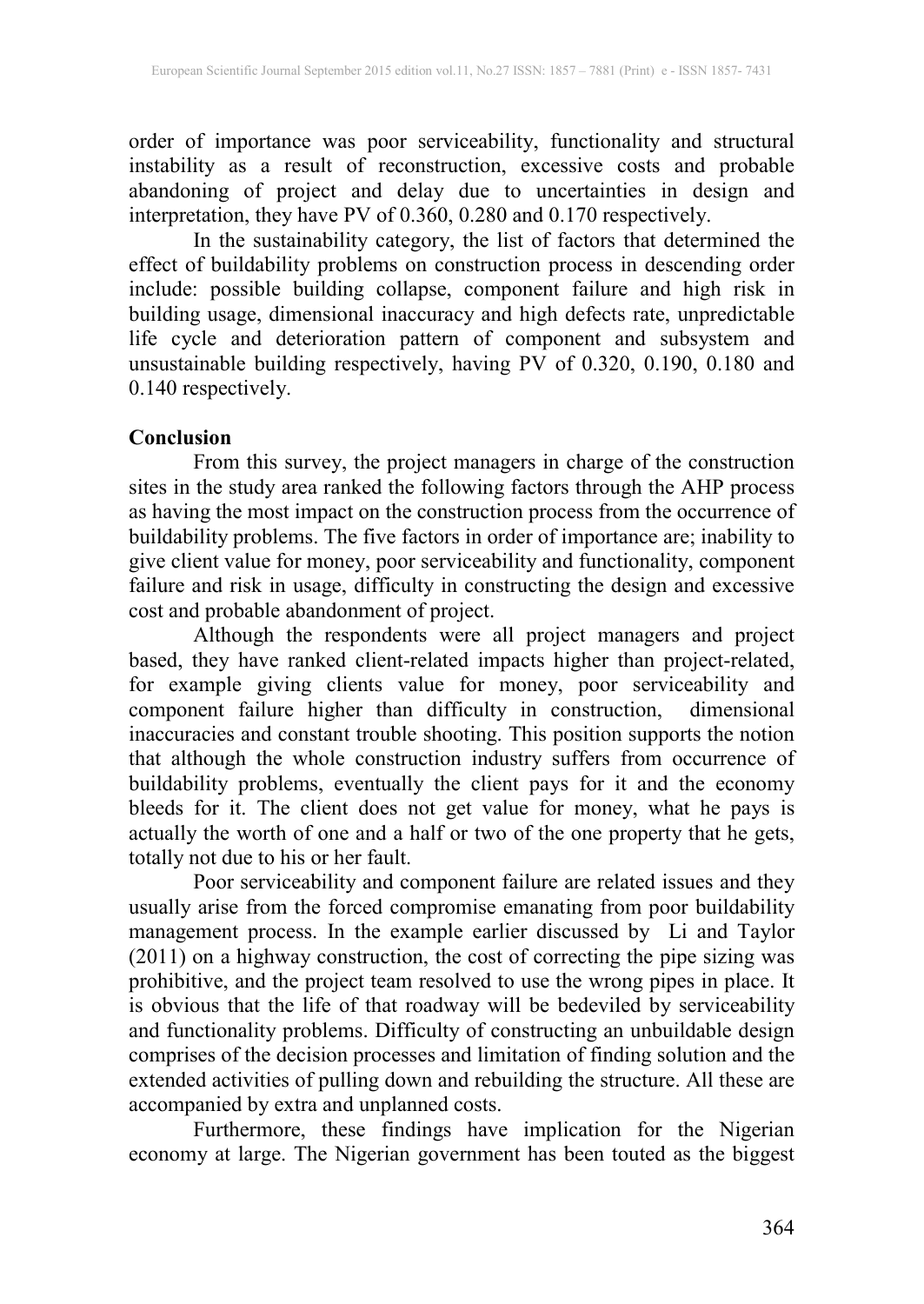customer of the nation's construction industry (Dantata, 2008), thereby being the biggest client and thus the recipient of these aforementioned impacts with its ripple cost and inefficiency on the economy. The Nigerian government in its three tiers of federal, states and local arms have combined organs of more than three thousand semi-autonomous organizations. The budgetary practice of all these bodies is to subdivide annual budgets into recurrent and capital budgets. Usually, the bulk of the capital budget goes into constructionrelated activities of all sorts. Sometimes the capital budget could be 30% of the whole, running into billions of dollars. If the impact of the buildability problems earlier discussed is factored into this 30%, it could translate into heavy wastage. The budget issue raised here presupposes the need for government to develop policies aimed at improving project delivery processes that will encourage integration of design and construction experts from the commencement of a project until the end. This was the case in the UK, thus giving birth to Lathan Report of 1994 and Egan report of 1998 and the accompanying innovation and efficiency of the UK construction industry.

## **References:**

Arditi, D., Elhassan, A., and Toklu, Y. C., (2002.) Constructability Analysis in the Design Firm. *Journal of Construction Engineering and Management*. 128(2): pp117-126.

Chan, Y. L. and B. F. Lynn, (1991). Performance Evaluation and the Analytical Hierarchical Process. *Journal of Management and Accounting Research. (3). 57-87*

Dantata, S. (2008) General Overview of the Nigerian Construction Industry. M.Sc. Thesis, Department of Civil Engineering, Massachusetts Institute of Technology.

Islam , R (2001) Employee Performance Evaluation by AHP: A Case Study. diSAHP 2005, Honolulu, Hawaii, July 8-10, 2005

Jergeas, G., and Van der Put, J. (2001), Benefits of Constructability on Construction Projects, *Journal of Construction Engineering and Management. 127(4): 281– 290.*

Kniaz, k. (2013) Analytical Hierarchical Process. Net. Available at http:// www. Kniaz.net/software/A

Lathan, M. (1994) Constructing the team, London: HMSO

Li, Y. and Taylor, T.R.B. (2011) The impact of design rework on construction project performance. Proceedings , 29th International Conference of the System Dynamics Society. Washington DC, July 25-29.

Nawi, M. N., Kamar, K. A. M. , Lee, A., Abd. Hamid, Z, Abdullah, M. R., Haron, A. T. and Ariff, M. (2009), Enhancement of Constructability Concept: Experience of Malaysian Offsite Construction Industry,